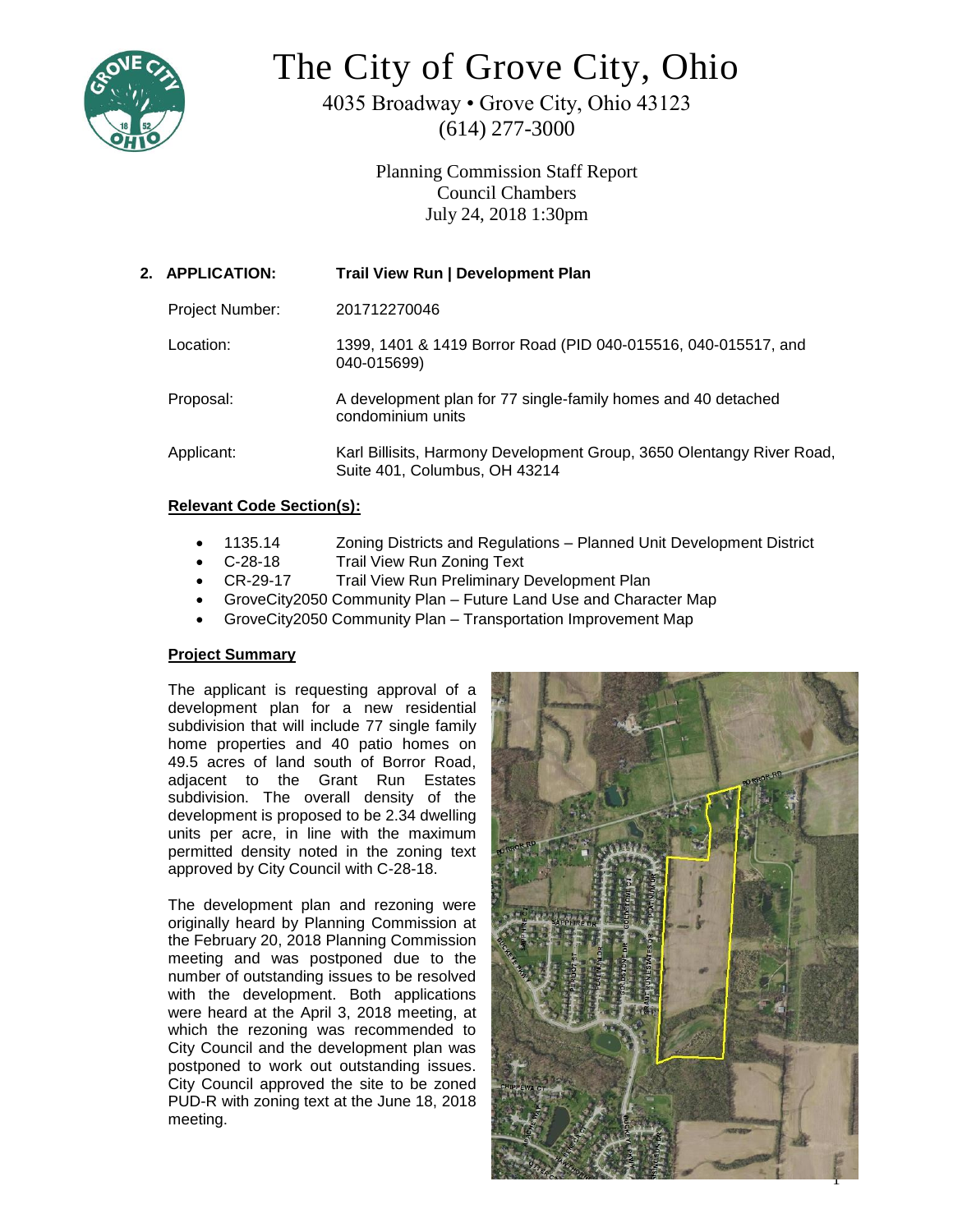The site of the proposed development's future land use designation in the GroveCity2050 Community Plan is "Conservation Neighborhood" in which developments are to be designed to preserve large natural areas by clustering homes. While the proposed density of 2.34 dwelling units per acre is above the density recommended in the Southeast Area Study, part of the Community Plan, staff believes the proposed configuration will provide an appropriate transition between the existing adjacent development to the west (Grant Run Estates) and the rural character of Borror Road to the east. Much of the site is proposed to be preserved as green space with a large park space to be dedicated to the city in the southern portion of the site and a large reserve area located along the site's Borror Road frontage.

#### Site Plan

The 49.5-acre site is proposed to have three points of vehicular access – one off Borror Road, and two connections into Grant Run Estates through Coggan Drive and Hemetite Drive. Public roads within the development are proposed to be 28 feet wide with 50-foot wide right-ofways. Detached condominium units will primarily be accessed from private roadways located off an extension of Hemetite Drive, proposed to be 26 feet wide. The roadway connections through the site provides the recommended connectivity shown on the Transportation Improvement Map in the GroveCity2050 Community Plan.

A total of 117 housing units are proposed on the site, consisting of 77 single family lots (Subarea A) and 40 condominium units (Subarea B). Lots in Subarea A are proposed to utilize the same lot dimensions of the R-1b zoning district to match the standards utilized in the adjacent Grant Run Estates subdivision. The proposed zoning text utilizes the same lot sizing requirements of the D-2 zoning district for Subarea B.

Based on the number of units proposed in the development, 5.88 acres of open space is required on the site. Plans indicate that 7.68 acres of open space have been provided, not counting areas in the floodplain or in stormwater ponds. Approximately two (2) acres of this fall with the electrical easement running through the center of the site, which Code states can only be counted towards open space if approved by Planning Commission. Staff believes allowing this space to contribute toward the required open space on the site is reasonable, considering the large amount of open space being dedicated at the rear of the site, the amount of floodplain not able to count towards open space on the site, and the rural character being preserved along Borror Road.

Six (6) reserve areas are proposed (A-F) throughout the site. Reserve E is proposed to be 11.16 acres in size and

will be used as a public park containing a proposed 8' bike path that will connect through the reserve area with a portion connecting into the sidewalks along Hematite Drive. The trail is currently shown terminating next to lot 77 and connecting with the sidewalks on site. The sidewalks on the site are proposed to be 5'

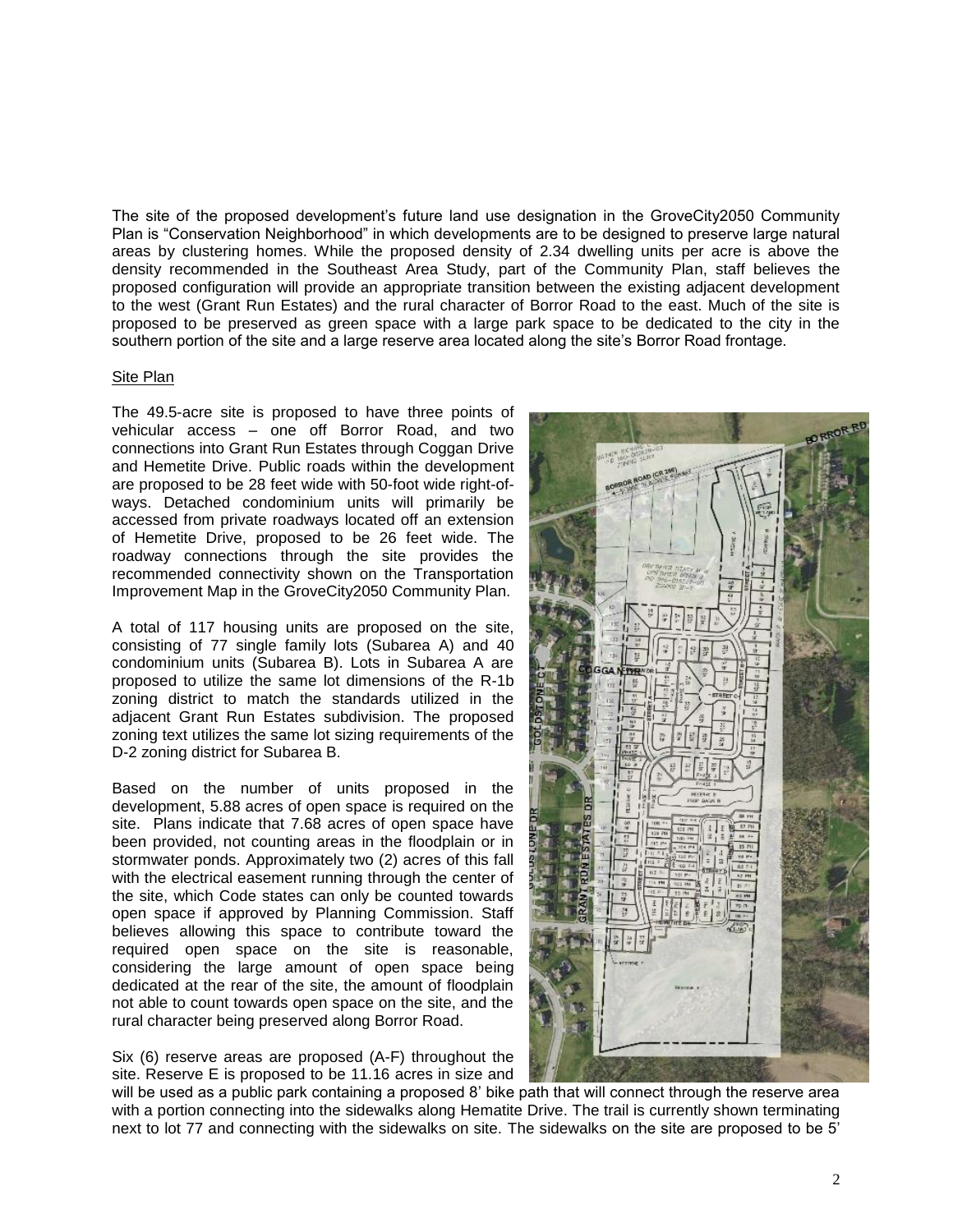in width and have been proposed along each side of the streets in both subareas and lead out to Borror Road, which will connect with a future bike path.

One (1) stormwater retention pond is proposed, within the electric easement running through the center of the site (Reserve D). In addition to this pond, two (2) wetlands have been proposed within Reserves E in the southern portion of the development and within Reserve B at the north/front portion of the site.

#### Landscaping

A landscape plan was provided showing landscaping around stormwater ponds and at the site's entrance features. A number of items remain outstanding related to landscaping including the need for a tree preservation plan, corrections to planting typicals, irrigation for entrance features and sodding on individual lots.

The approved zoning text for the site outlines a number of landscaping requirements for the site, including standards for street trees. Per the zoning text, each residential unit is to provide four (4) trees with one tree located between the sidewalk and the front of the home, to act as the street tree. Although the Landscape Requirements chart on sheet L1.0 states a minimum of three (3) trees per residence, an additional Street Tree Planting diagram on the same sheet also shows the requirements of one (1) tree to be installed behind the right-of-way in the front of the lot as shown on the diagram.

A 20' no disturb zone is proposed behind lots along the site's frontage and along lots along the site's western property line, next to Grant Run Estates. This no disturb zone is to preserve existing trees and restricts the placement of structures in the area.

The proposed ponds and wetlands on the site will be landscaped with different deciduous and evergreen trees including White Spruce, Norway Spruce, White Fir, Swamp White Oak, Bald Cypress, and Wildfire Blackgum trees. While staff is supportive of the proposed trees, deciduous shrubs are also needed around the ponds that landscape at least 20% of the linear pond edge for each proposed pond.

The site's entrance at Borror Road is to be landscaped with Autumn Brilliance Serviceberry trees, yew shrubs, and a combination of other grasses, groundcovers, and vines including Heavy Metal Switchgrass, Dwarf Fountain Grass, Sedum Autumn Joy, and Lily Turf. Staff is supportive of the proposed entry landscaping, but no irrigation or lighting information regarding the front entry was submitted and will need to be reviewed.

A center median is proposed in the center of Hemetite Drive east of Street A and will be landscaped with three (3) Rainbow Pillar Serviceberry trees and dwarf fountain grass. Staff is supportive of the proposed island, but due to the narrowed lane widths no parking will be permitted in this portion of Hemetite Drive.

#### Buildings

Each subarea will feature a variety of home models each showing materials and architectural details required in the approved zoning text. The single-family homes of Subarea A will range in size from 1,833 to 3,020 square feet meeting the required minimum home size of 1,600 square feet for single floor and 1,800 square feet for two-story homes in the zoning text. There are 20 different home designs that have been provided for this subarea. Each of the renderings features a two-story home that utilizes a combination of horizontal siding, shake siding, and masonry (either stone or brick), with some home types offering covered stoops and porches. Staff is overall supportive of the proposed elevations, however, some of the provided home types appear to feature less than 25% brick or stone (such as the Aspire Heartlands 1 and 2) as required in the zoning text. The zoning text allows for deviations to be sought from this requirement, provided that adequate additional architectural detail be provided.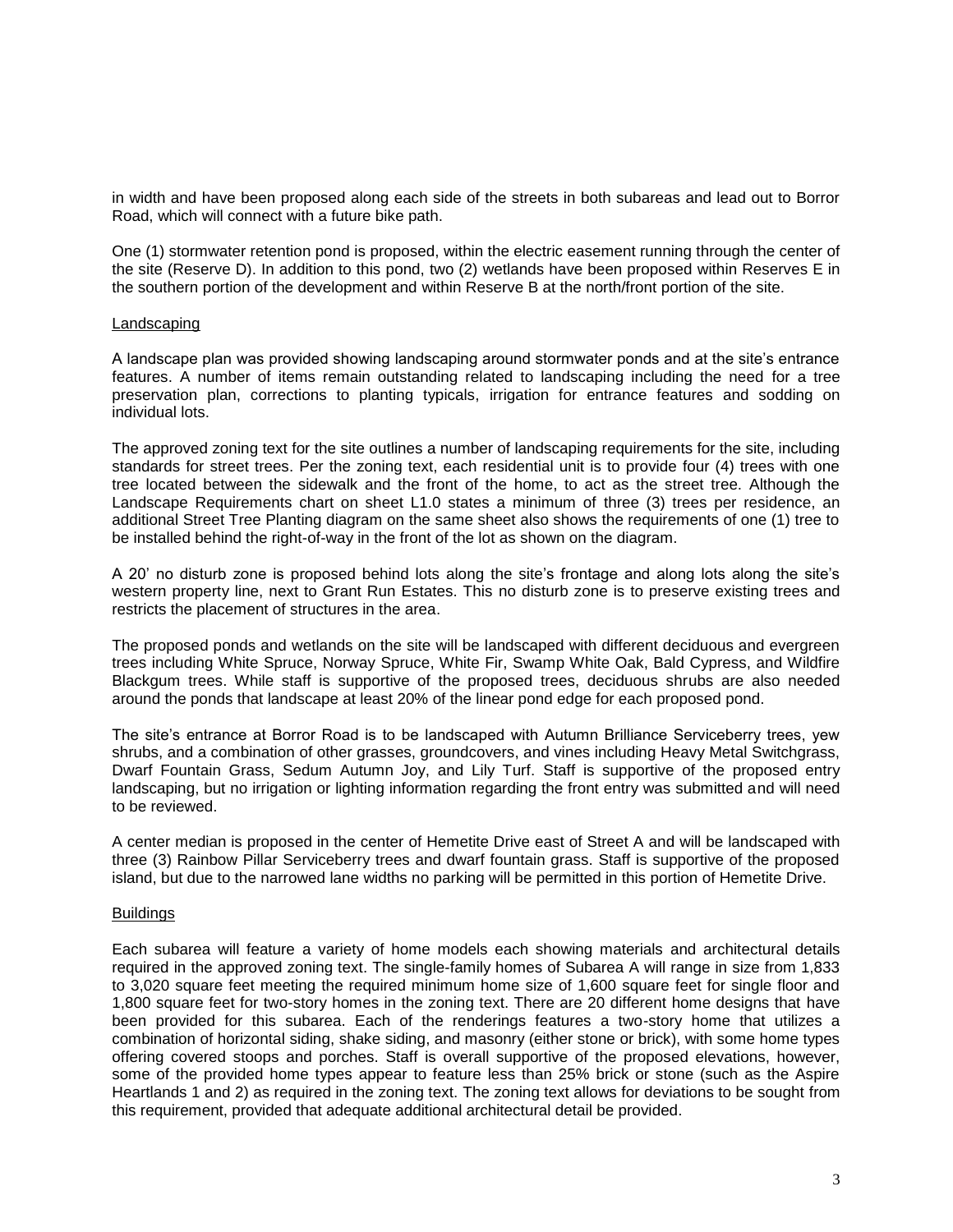

The patio homes of Subarea B will be one-story and will range in size from 1,683 to 1,935 square feet in size which meets the minimum requirement of 1,300 square feet required in the zoning text. A total of 20 different renderings have been provided for the patio homes that each feature brick or stone around the garage and home frontage, as well as horizontal, vertical, and shake siding.



## Parking

All proposed units, single family lots and condominium patio homes, will have at least two-car garages with two additional parking spaces in the driveway. A small parking lot with eight (8) visitor parking spaces, including one (1) ADA parking space, has been proposed off of Hemetite Drive next to the proposed park in Reserve E. Additionally, based on the width of proposed roadways, on-street parking will be permitted on one-side of all streets in the development.

## **Lighting**

Staggered street lights are proposed throughout the site. Each light will be black and decorative in nature, matching the street lighting in Grant Run Estates.

## Signage

One (1) sign is proposed at the site's Borror Road entrance, on the west side of the entrance. The zoning text states that an entry feature sign will be provided on both sides of the road. An additional sign is needed on the east side of the entrance as well.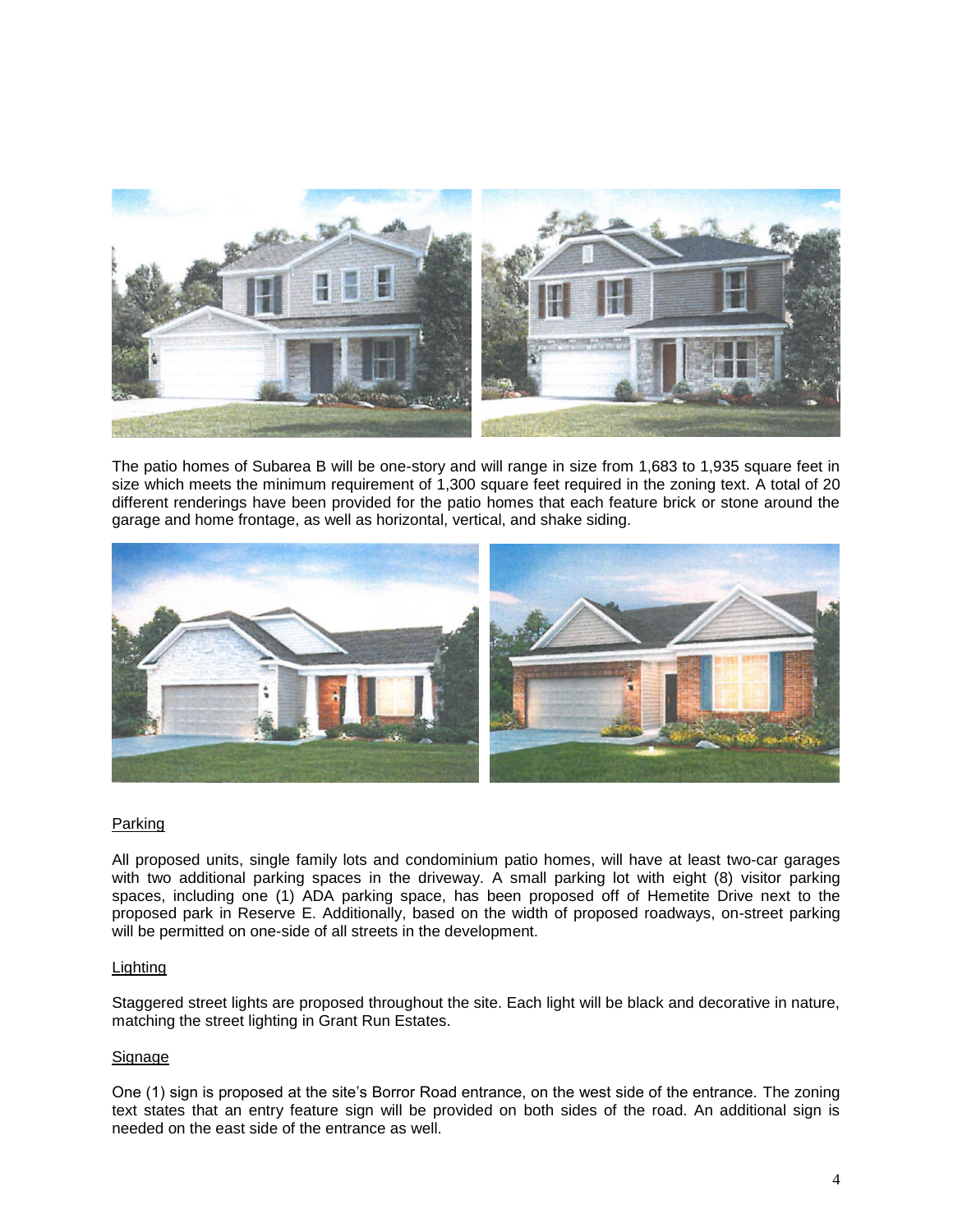The proposed entry sign will have wood posts stained black with the sign hanging from the arm/cross post. The entire sign will be 12' in height, with the sign's face no more than 8' from grade. The arm/cross post will be 9.5' in length. The sign's face will be 18.13 square feet in size and will have a dark green background with a white border, and gold lettering.

An additional sign is proposed at the entry to the patio homes site (Subarea B), but renderings for this sign have not yet been provided. The zoning text states that any additional signage on the site is subject to review and approval with the Development Department.

# **Analysis**

Per Section 1135.14 of the Codified Ordinances of Grove City, Planning Commission is charged with reviewing and evaluating Preliminary and Final Development Plan applications by applying the eight (8) findings.

**(1) The uses proposed will not be detrimental to present and potential surrounding uses, but will have a beneficial effect which could not be achieved under any other district.**

**Finding is Met:** While the proposed density is above the recommended density of 1.5-2.0 dwelling units per acre as per the GroveCity2050 Community Plan, the proposed development will resemble a layout similar to that of Grant Run Estates that has 2.3 dwelling units per acre and will be providing a large amount of green space and reserve areas that will maintain the existing rural character along the site's Borror Road frontage. Additionally, the trail proposed in Reserve E for a future park is intended to be connected to a trail along Buckeye Parkway in the future and eventually to the Indian Trails Park, providing more trail connectivity between Borror Road and the city's southern subdivisions.

## **(2) Any exception from Zoning Code (Ordinance C79-74, passed January 20, 1975) requirements is warranted by the design and amenities incorporated in the Development Plan.**

**Finding is Met:** A number of deviations from Code are requested including reduced roadway widths and reduced lot widths for the patio home lots; however, staff is supportive of the proposed deviations as parking will be permitted on only one side of roadways and the proposed patio home lot widths match that approved in other patio home developments in the city.

## **(3) Land surrounding the proposed development can be planned in coordination with the proposed development and that it is compatible in use.**

**Finding is Met:** The site is proposing to connect existing and proposed bike paths, which can be connected to future paths in future developments. Additionally, this site will be connected with Grant Run Estates through two separate roads, Hemetite and Coggan Drives, providing additional circulation for the site.

#### **(4) The proposed change to a Planned Unit Development District is in conformance with the general use intent of the area.**

**Finding is Met:** Staff believes the area of the proposed development is intended for residential use; and while the proposed density is above the recommendation of the Southeast Area Study in the GroveCity2050 Community Plan, staff believes the density and design of the development will effectively transition between the existing Grant Run Estates development to the west and the rural character of Borror Road to the east.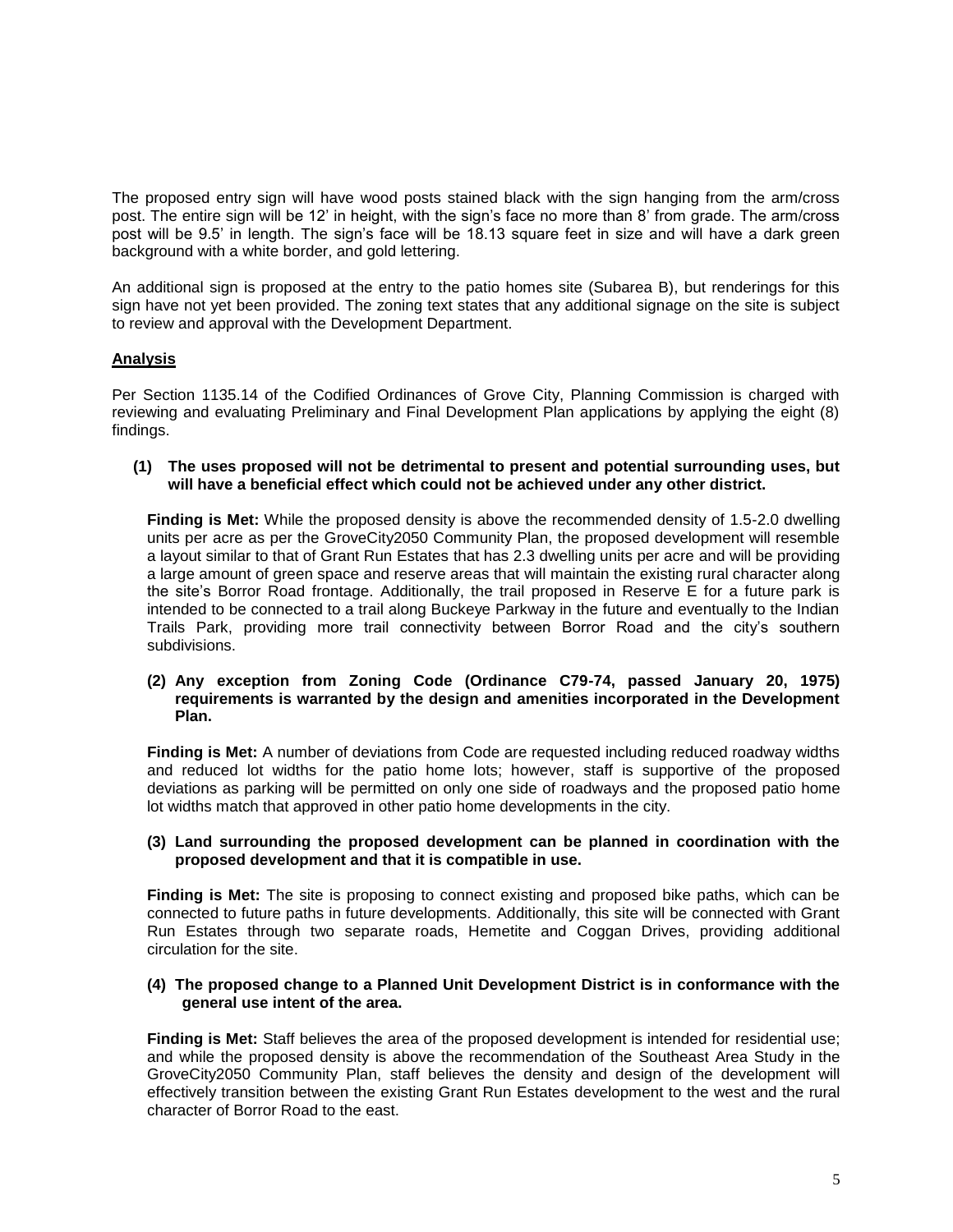## **(5) Existing and proposed streets are suitable and adequate to carry anticipated traffic within the proposed district and in the vicinity of the proposed district.**

**Finding is Met:** A traffic impact study was submitted with the rezoning application with information regarding traffic to be generated by the proposed development. Staff believes that proposed streets within the development, as well as future improvements to Borror Road, will adequately carry the anticipated traffic generated by the proposed development.

## **(6) Existing and proposed utility services are adequate for the proposed development.**

**Finding is Met:** The existing and proposed utility services are adequate for the proposed development.

**(7) Each phase of the proposed development, as it is proposed to be completed contains the required parking spaces, landscape and utility areas necessary for creating and sustaining a desirable and stable environment.**

**Finding Can Be Met:** While utilities and parking spaces will be adequately provided on the site, a number of outstanding issues remain with landscaping and ensuring it will meet the code requirements.

**(8) The proposed Planned Unit Development District and all proposed buildings, parking spaces and landscape and utility areas can be completely developed within seven years of the establishment of the district, unless otherwise provided for by Council.**

**Finding is Met:** The proposed project, including building, parking spaces, landscaping and utilities can be completely developed within seven years.

## **GroveCity2050 Guiding Principles Analysis**

The City of Grove City adopted the GroveCity2050 Community Plan in January 2018 which contains specific goals, objectives and actions to guide growth in the community. Five (5) guiding principles are identified that articulate Grove City's community values and direct the recommendations in the Plan. Applications submitted to Planning Commission are reviewed based on these 5 Guiding Principles:

## **(1) The City's small town character is preserved while continuing to bring additional employment opportunities, residents and amenities to the community.**

**Finding is Met:** The proposed development has been designed to preserve the rural character of Borror Road and transition from the existing subdivision to the west (Grant Run Estates) to the more rural character to the east. The future land use for the area is designated as "Conservation Subdivision" which intends to cluster housing to preserve open space and natural features on a site. In the opinion of staff, the proposed development is in character with this intended character and will bring new housing opportunities to the area as well as recreational amenities through the proposed open space and trails.

## **(2) Quality design is emphasized for all uses to create an attractive and distinctive public and private realm.**

**Finding is Met:** Staff believes that the building materials stated in the text and shown on the provided renderings, including brick, stone, vinyl, and others, will create an attractive and quality development, as well as the proposed site layout with landscaping.